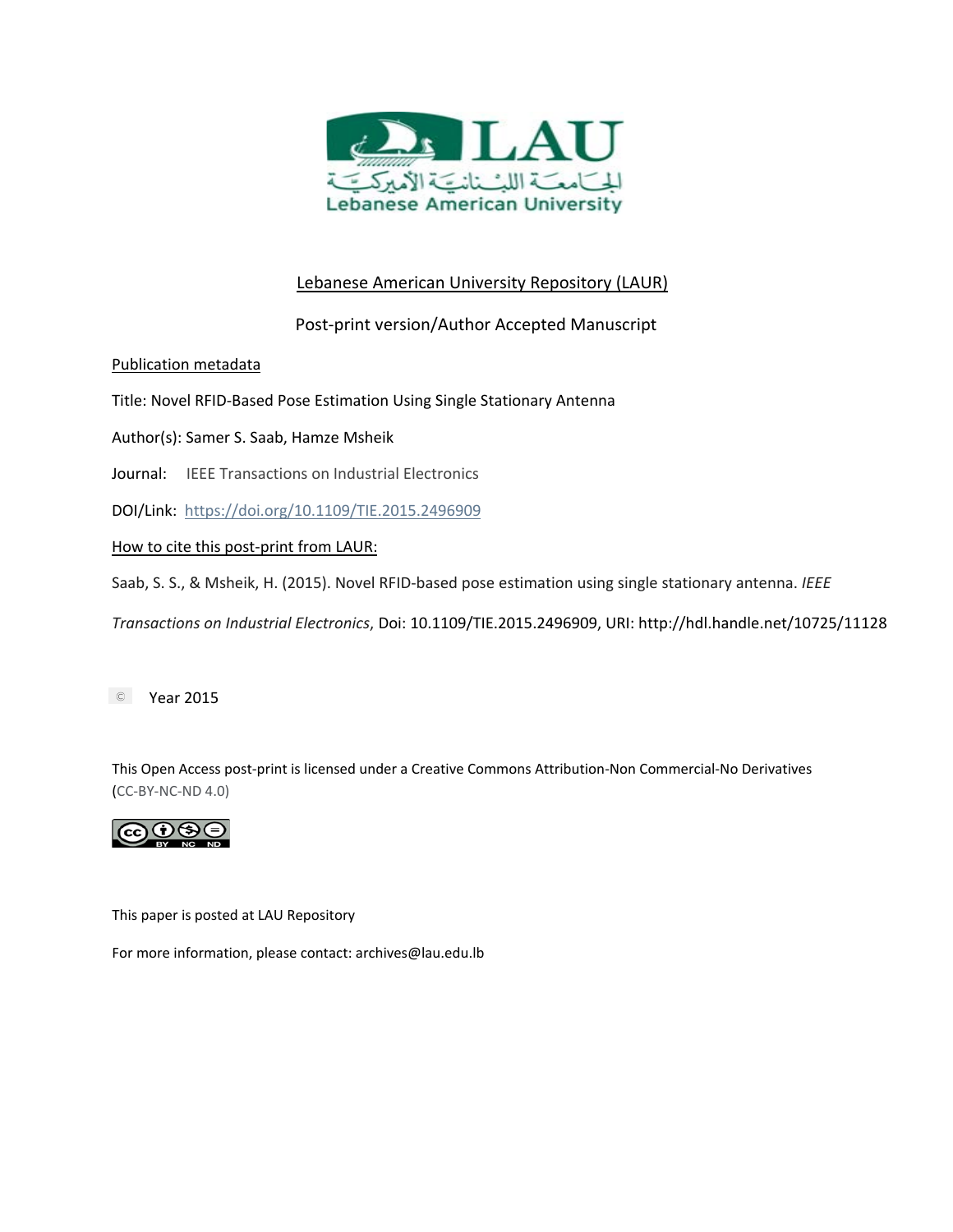# A Novel RFID Based Pose Estimation Using Single Stationary Antenna

Samer S. Saab, *Senior Member*, *IEEE*, Hamze Msheik

 *Abstract***—In this paper we propose a novel RFID based methodology that can estimate the position and orientation of an object. Unlike other RFID based localization systems, the proposed method employs a single non-steered stationary antenna and three passive tags mounted on each object. Our scheme is based on power map matching algorithm that is capable in estimating the location and orientation of objects. Unlike conventional power map matching schemes, which create the map from actual measurements, the proposed power map is automatically generated based on a simple mathematical model. The application under consideration is based on two-dimensional open spatial environment where the area of each object is no less than a quarter of a square meter with position estimation errors stretching to tens of centimeters. This work provides an alternative and relatively cheap approach for remotely estimating the pose of an object. As a proof of concept, we justify our scheme analytically and provide numerical and experimental data to substantiate the feasibility of our methodology.** 

 *Index Terms***— RFID, pose estimation, localization, power map matching, RSS, random shadowing error, quantizing errors** 

#### I. INTRODUCTION

The first recorded use for RFID was World War II and was used to identify a friendly aircraft from foe [1]. The modern day use of RFID was first unveiled in Norway in 1987 where it was used as a toll collection tool [2]. The RFID business was estimated to be about 7.88\$ billion dollar industry in 2013 and expected to grow to a staggering 30.24 billion in 2024 [3]. Accurate localization of assets using RFID technology is another desired application. Simply based on RFID range limitation, the reader can detect item proximity but not its exact location. Within the past decade, numerous and diverse proposed methodologies are published in the literature that come with a number of unique features. Different techniques are studied using Time of Arrival [4], Angle of Arrival [5], time difference of arrival [6], and phase difference of arrival [7]-[9]. A scheme is proposed combining software-based radio with accurate sampling of clocks used in conjunction with two antennas [5]. The scheme was tested in ideal conditions and never under real life conditions. TOA schemes impose a great additional cost for timing circuits and accurate sampling. In a highly dense passive tag distribution spatial domain, a localization algorithm [10] is proposed for mobile robot application resulting in localization accuracy of 10 cm. Based on experimental results evaluated in a straight line trajectory employing the algorithm in [10], a sparse tag distribution strategy is proposed [11] showing that the localization precision depends on the tag distribution density.

 Manuscript received July 2, 2015; revised August 18, 2015; accepted September 18, 2015.

 Copyright © 2015 IEEE. Personal use of this material is permitted. However, permission to use this material for any other purposes must be obtained from the IEEE by sending a request to pubs-permissions@ieee.org

 S. Saab is with the Department of Electrical and Computer Engineering, Lebanese American University, Lebanon, (email: ssaab@lau.edu.lb). H. Msheik was with the Department of Electrical and Computer Engineering, Lebanese American University, Lebanon (email: msheikhamze@gmail.com)

Similar performance is achieved with low tag distribution fused with odometry data [12]. An improved high-frequency RFID system using a sparse grid of floor tags coupled with a wheel encoder is proposed [13] for positioning and orientation of a moving object with accuracy of few centimetres. Another approach is based on the utilization of Received Signal Strength Indication (RSSI). The distance between transmitter and receiver can be estimated by studying the attenuation of the transmitted signal. However, the estimates are sensitive to radiation patterns of the antennas and multipath and shadowing effects. Based on the knowledge of the authors, the first published work employing RSSI attenuation model for standalone RFID-based localization system was proposed in [14]. Using mobile platforms and RSSI [14] and [15] the authors developed a reader-based RSSI localization scheme coupled with Kalman filter. The proposed scheme measured the RSS from nearby tags and was able to attain localization accuracy of about 12 cm [15]. Based on tag interaction analysis the k-nearest neighbour algorithm [16] and the simplex algorithm [17] are shown to have superior performance among other RSSI tag-based localization algorithms [17]. In [18], the authors developed a probabilistic sensor model based on the tag's RSSI measurement, the antenna orientation, and tag location. A rover would patrol the environment automatically creating a power lookup table. The process was repeated while adding different weight to values received. Using this scheme they were able to achieve an average of 29 cm accuracy in about 10 bootstrapping iterations. This approach requires a long calibration time rendering it unsuited for rapid deployment. Another proposed method fused information from ultrasonic sensors with RSS reading [19]. The scheme would use the RSS to obtain a rough estimate of location. The ultrasonic sensors information would be then fused with RSS data to improve localization to a couple of centimetres accuracy at short distances but with the additional cost of the ultrasonic sensors. Many others have worked on localization problem by mounting a reader on board an object [20]-[22]. While leading to a number of unique features, unlike tag-based applications, the readerbased schemes may not be cost effective or practical solution for various applications. Mounting a reader, antenna and a power supply on objects renders real life application infeasible due to cost. Based on the principles of radar systems, accuracy down to few centimetres is obtained when using electronically beam steered antenna [23]. However, none of the proposed RFID based systems estimate the position and orientation (or pose) of objects without mounting an antenna and its peripherals on the object itself. Pose estimation of an object remains a challenging problem addressed in the robotics community for object grasping and manipulation (e.g., see [24] and the references therein) and for estimating the poses of the robot (e.g., see [24]-[29]). Another class of applications includes assisted navigation, safety, and situation awareness in industrial areas [30]. The development of cost-efficient sensors has been one of the important topics in the field. Commonly used sensors for pose estimation are monocular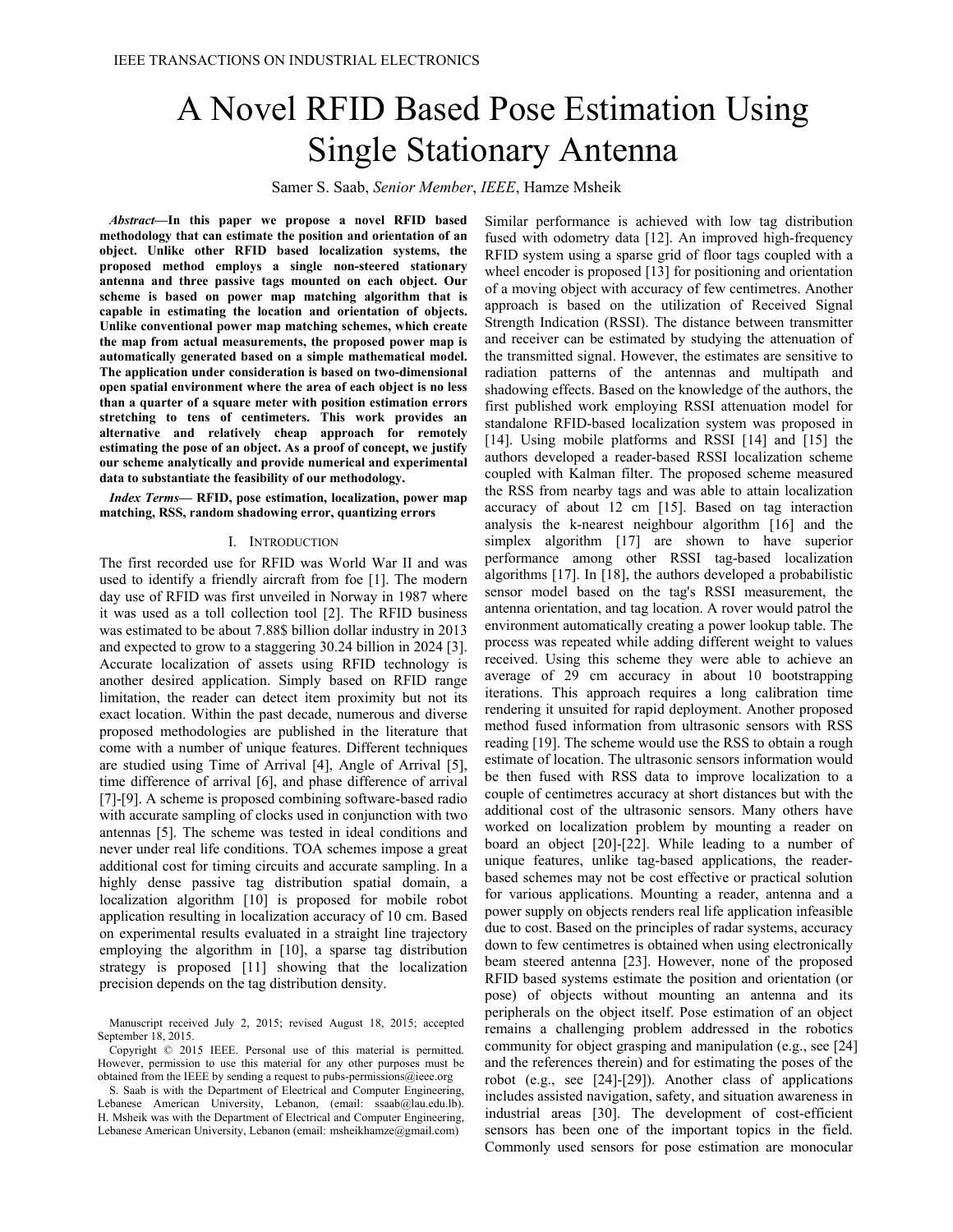and stereo cameras and laser scanners. Accurate calibration and configuration of such sensors and luminance of the environment are crucial to the robustness of the associated pose estimation schemes. In addition, the algorithms that process them usually yield slow update rates.

Motivated by the aforementioned drawbacks this paper proposes a novel and cheap approach to pose estimation using passive RFID tag-based system. In particular, the proposed system setup employs a single non-steered beam stationary antenna with a reader, and it deploys three passive tags mounted on an object. The proposed pose estimation approach may not be well suited for general mass retailing application. However, typical applications could relate to robotics where object grasping and manipulation is considered including heavy autonomous forklift truck. The proposed pose estimation algorithm is based on power-map matching. The development of the power map is based on a logarithmic path loss model with an angle-dependent loss function. Error analysis due to random shadowing effects, reader power quantizing errors, and map quantizing errors are presented. A key performance variable associated with the proposed system is the distance that separates the tags that are mounted on the object. This paper also provides a formulation for tag separation that is based on statistical information of the various error sources. In addition, a robustification measure is presented that overcomes large measurement random errors. The application under consideration is based on twodimensional open spatial environment where the area of each object is no less than a quarter of a square meter with position estimation errors in the order to tens of centimetres. Numerical and experimental results are presented in order to illustrate the feasibility of the proposed pose estimation system and to justify the analytical study presented in this paper. The main contributions of the proposed system are as follows:

- It provides an alternative methodology for remotely estimating the pose of an object.
- Unlike tag-based localization schemes, which either use multiple stationary antennas or beam steered antenna, the proposed system utilizes a single non-steered beam stationary antenna.
- The proposed system is designed not only to estimate the position of an object but also its orientation.
- Unlike conventional power map matching schemes, which create the map from actual measurements, the employed power map is generated based on a mathematical model.

This work may be considered to serve as a proof of concept of the proposed pose estimation system.

The rest of the paper is organized as follows. Section II states the problem under consideration with the system setup, and the concept behind the proposed approach. The development of the power map is also included in Section II. Error analyses are included in Section III. Section IV presents a formulation for the tag separation on an object and the power map matching algorithm. In Section V and VI, numerical and experimental results are included, respectively. Comparative characteristics of different pose estimation methods are presented in Section VII. Finally, we conclude and propose relevant future work in Section VIII.

# II. PROPOSED SCHEME

This section formally presents the statement of problem and system setup under consideration. It also includes the main concept of the proposed localization and orientation scheme, employed RSS model, and the development of the power map.

#### *A. System Setup*

The system is composed of a reader and one fixed antenna, and few passive tags placed on each object as depicted in Fig. 1. Fig. 1 is a snapshot in the lateral plane representing one scenario where four passive tags are placed on an object in a way they do not obstruct the line of sight with the antenna. The antenna could have been placed above or below the objects such that a line of sight is cleared between antenna and all tags and the tags are within the antenna range and beamwidth.



Fig. 1. Illustration of proposed system setup

# *B. Problem Statement*

The problem is based on the following assumptions:

- (A1). The coordinates of the stationary antenna are known
- (A2). The position of each tag mounted on each object within the object frame is known. However, the position and orientation of the object are unknown.
- (A3). The object is within the reader's operational range, within antenna major radiation lobe, and placed in the line of sight of antenna.
- (A4). The radiation pattern of the tags possesses the characteristics of an omnidirectional antenna, which radiates radio wave power uniformly in all directions in the two-dimensional spatial domain under consideration.

Based on assumptions (A1)-(A4), develop an algorithm estimating the coordinates and orientation of an object that is only based on RSSI measurements.

# *C. Concept of proposed scheme*

RSSI measures can be modelled as a nonlinear function of: 1) the distance between the antenna and object; 2) the object rotation angle; and 3) azimuth angle formed by the object and the antenna – assuming that tags are isotropic and their locations within the object frame are known. One RSSI measure results in one equation with three unknowns. Consequently, at least three tags placed at different locations on the object are required to estimate the position of the object. However, due to errors in RSSI measurements, deployment of more than three tags should improve instantaneous localization estimates. Directly solving such nonlinear equations in presence of measurement errors may lead to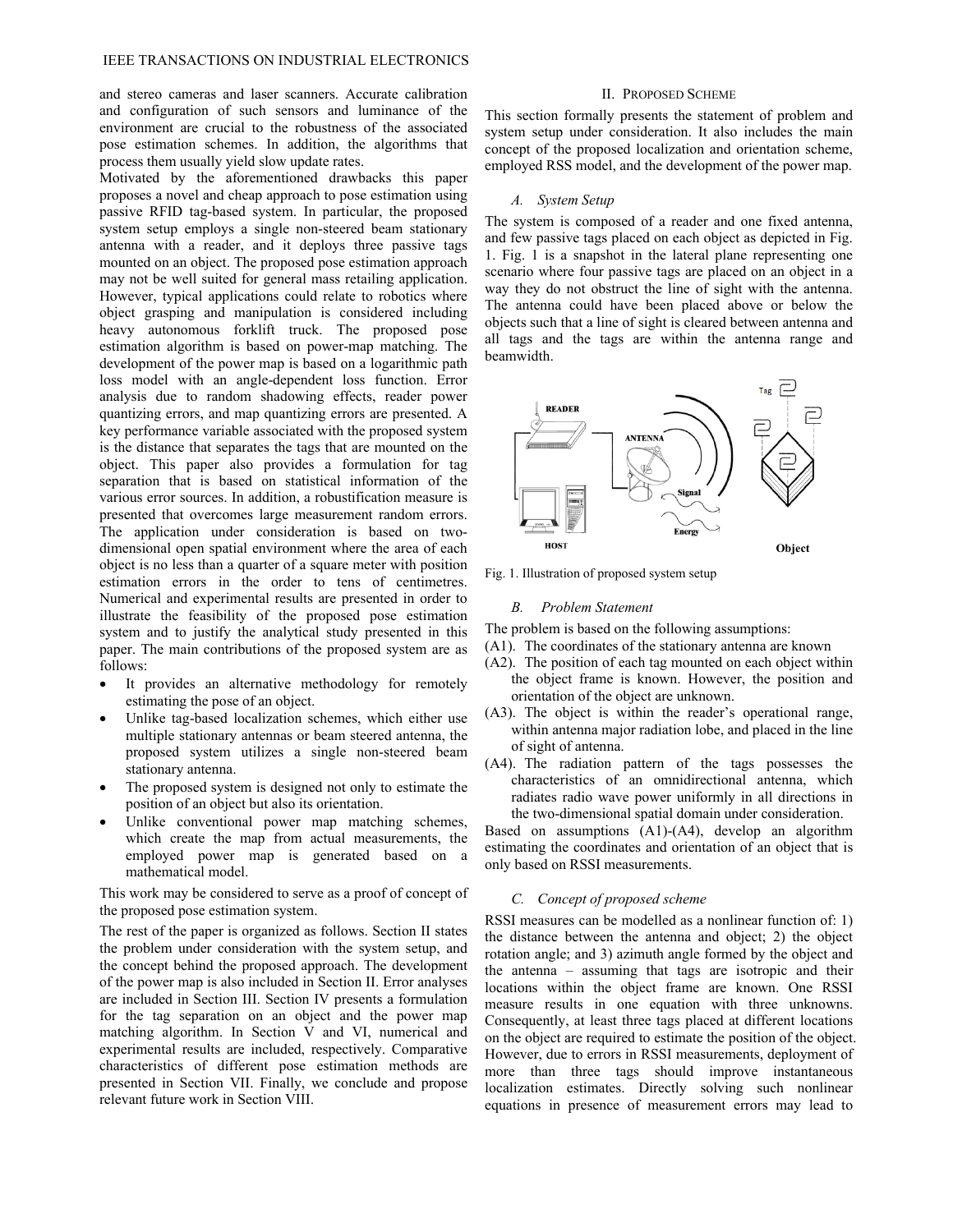infinite solutions. Another approach to the localization problem is by indirectly solving such nonlinear equations. In particular, a grid-like power map in the range of the antenna is generated using the pertinent nonlinear functions, and the RSSI measurements are simultaneously matched to their closest corresponding values. This approach can be considered as quantizing the solutions hence limiting the number of solutions. The latter approach is adopted in this manuscript and detailed in the subsequent sections.

## *D. Power Level Model*

The adopted measured signal level model is based on the average received signal decreasing logarithmically with distance with log-normal shadowing. In particular, at a specific distance separation between antenna and tag, *d*, the measured signal levels (or RSSI) in dBm units,  $P_r(d)$ , have a Gaussian distribution about the path loss distance-dependent mean. At this point, we assume that the received power,  $P_r(d)$ , is in the direction of the strongest emission. Consequently, the signal level model is given by [15]

$$
P_r(d)[dBm] = P_t[dBm] - PL(d)
$$
 (1)

$$
PL(d) = E[PL(d_0)] + 10qlog\left(\frac{d}{d_0}\right) + X_{\sigma}
$$
 (2)

where  $E[\cdot]$  is the expectation operator,  $P_t$  is the tag transmitted backscattered power, *PL*(.) is the average large-scale path loss,  $d_0$  is the close-in reference distance,  $q$  is the path loss exponent, and  $X_{\sigma}$ , representing the random shadowing errors, is a zero-mean white Gaussian random variable in dB with standard deviation  $\sigma$  also in dB. The above model assumes that the antenna and tag are oriented such that the peak of radiation pattern of each antenna points in the direction of the other. In this manuscript, we assume that the antenna and the tags are placed on the same plane and that the radiation pattern of the tags has a "donut" shape, which practically make the tags as isotropic radiators. In practice the tags may be placed a bit lower than the antenna and in antenna's farfield. The latter is mainly due to antenna's relatively large beamwidth and the size of passive tags being relatively small. Usually a rough surface of an object can result in distorting the radiation pattern of a radiator. However, based on experimental results, such distortion may be considered insignificant due to the inherent and significant irregularities in the radiation pattern of such "cheap" RFID radiators. Another representation of the signal level model incorporating the antenna path loss is given by

$$
P_r(d,\varphi) = P_r(d_0) - 10q \log_{10} \left(\frac{d}{d_0}\right) + L_D(\varphi) + X_\sigma \qquad (3)
$$

where  $P_r(d_0) = P_t - E[PL(d_0)], \varphi$  is the angle that the tag makes with the main radiation beam of the antenna, and  $L_{\text{D}}(\varphi)$  is the corresponding antenna angle-dependent loss.

# *E. Power Map Development*

The proposed scheme relies on power map matching. The proposed method simulates RSS based on radiation pattern specific to the proximity of the employed antenna and tags. Based on the proposed localization system, it is essential to take full advantage of the geometric constraint resulting from the knowledge of the tags location with respect to the object frame while performing power map matching. A key feature

of the proposed power map is in embedding the specific geometric constraint while constructing the power map.

The employed power map or lookup table is based on the following parameters:  $P_r(d_0)$ ,  $d_0$ , q and radiation pattern, keyed into the following equation:

$$
P_r(d_i, \varphi_i)[dB] = P_r(d_0) - 10q \log_{10} \left( \frac{d_i}{d_0} \right) + L_D(\varphi_i) \tag{4}
$$

where  $d_i$  is the corresponding distance between the antenna and the  $i^{th}$  tag;  $d_0$  is the reference distance with  $L_D(0) = 0 dB$ ; and  $\varphi_i$  is the angle that  $i^{th}$  tag makes with the main radiation beam of the antenna. The lookup table consists of three dimensions or variables. The first dimension refers to the distance between the antenna and the tag bounded by the farfield start  $(d_{min})$  and sensitivity of reader and antenna deployed  $(d_{max})$ . The second dimension is the angle,  $\varphi$ , a tag makes with the main radiation beam of the antenna.  $\varphi$  is bounded by  $\pm \pi$  for antennas with circular radiation pattern. However, directive antenna should be bounded by the main radiation lobe width  $(\varphi_{max})$  due to side lobe irregularities rendering farfield power calculation inaccurate. The third dimension,  $\theta$ , is the pivot of object around a specific point on the object. In particular, the object is represented by the *M* vertices of a fixed polygon representing the exact deployed locations of the tags with respect to object. The latter dimension covers our geometric constraint. Without loss of generality, we choose the point corresponding to Tag 1 as the pivoting point. The map variables are illustrated by the schematic below for  $M = 3$ .



Fig. 2. Illustration of map variables

The following pseudo-code illustrates the off-line generation of the lookup table:

- for  $(d = d_{min}$ ;  $d \leq d_{max}$ ;  $d = d + \Delta d$ 
	- for  $(\varphi = \varphi_{min} : \varphi \leq \varphi_{max} : \varphi = \varphi + \Delta \varphi)$ 
		- for  $(\theta = 0; \theta < 2\pi; \theta = \theta + \Delta\theta)$ 
			- 1. calculate the locations of corresponding points with respect to *d*,  $\varphi$  and  $\theta$
			- 2. calculate RSS for each point using Equation (4).
			- 3. save into ܯ tables and location indexed by *d, φ* and *ϴ*. Each table represents a tag.

end; end; end.

where  $\Delta d = \frac{d_{max} - d_{min}}{Q}$ ,  $\Delta \varphi = \frac{\varphi_{max}}{Q}$ ,  $\Delta \theta = \frac{2\pi}{Q}$ , and Q is the number of special quantizing levels. The choice of *Q* is elaborated in subsection III- C below.

# III. ERROR ANALYSIS

In this section, the errors due to random shadowing effects, power quantization and map quantization are studied. Modelling errors due to the angle-dependent loss,  $L_p(\varphi)$ , can be as significant as random shadowing effects when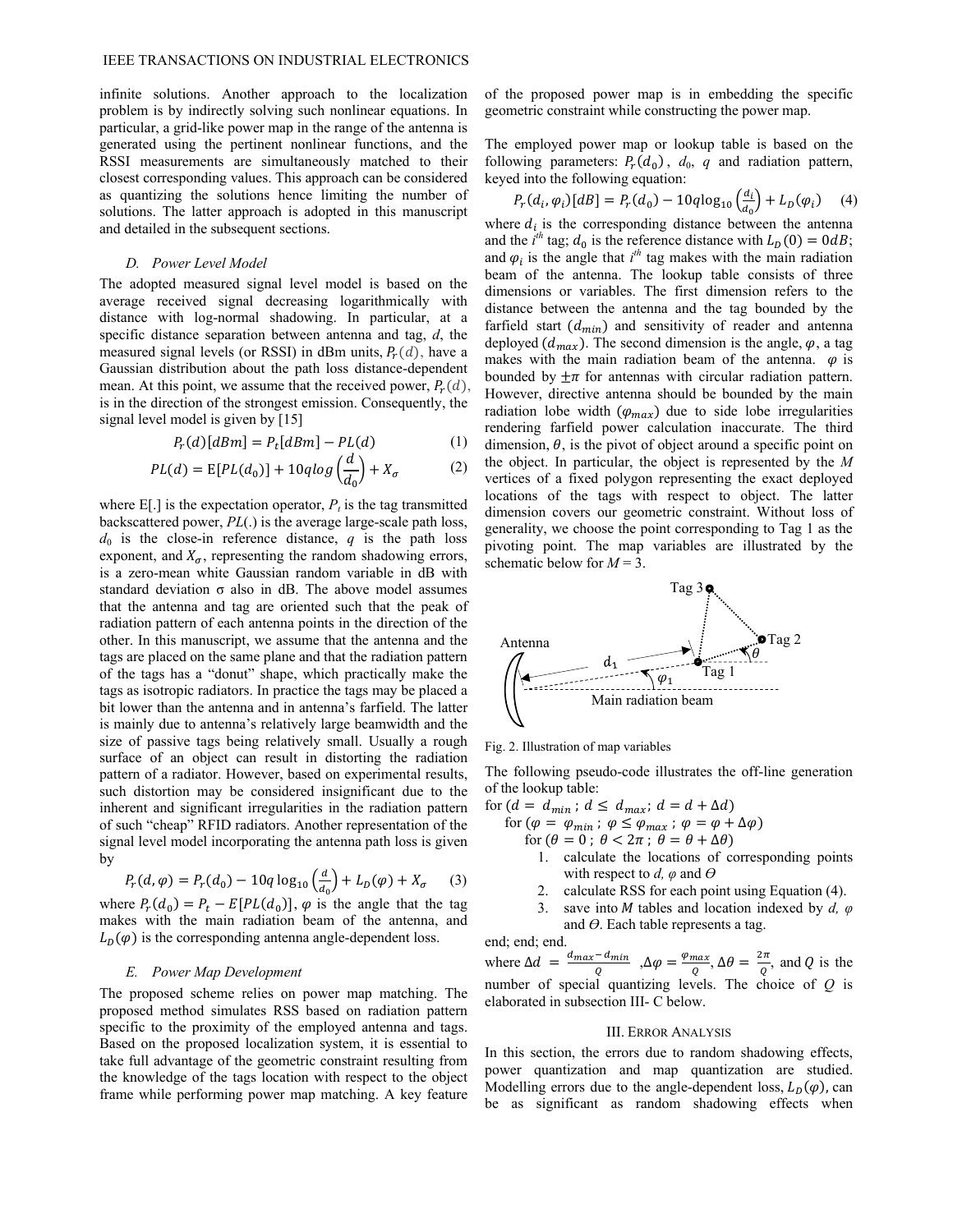employing a directional antenna. The proposed algorithm limits the range of the radiation pattern of the antenna to its main radiation lobe.  $L_D(\varphi)$  should be accurately modelled. Since resulting errors depend on an analytical model or lookup table, such errors are not thoroughly elaborated in the analytical part of this manuscript.

#### *A. Random Shadowing Error*

As described by the term  $X_{\sigma}$  (2), random shadowing effects (RSE) can result in a significant source of errors when estimating the distance between the tag and antenna. We denote such distance errors (resulting from  $X_{\sigma}$ ) by  $\delta d_{\sigma}^{RSE}$ . It can be shown that the mean and standard deviation of  $\delta d_{\sigma}^{RSE}$ are given by [15]:

$$
E[\delta d_{\sigma}^{RSE}(d)] = d(\mu - 1)
$$
 (5)

$$
std[\delta d_{\sigma}^{RSE}(d)] = d\mu \sqrt{\mu^2 - 1}
$$
 (6)

where  $\mu \triangleq exp\left[\frac{1}{2}\left(\frac{\ln(10)}{10q}\sigma\right)^2\right]$  and  $d_0 \leq d \leq d_{max}$ . We define

$$
\Delta d_{\sigma}^{RSE} \triangleq E[\delta d_{\sigma}^{RSE}(d_{max})] + std[\delta d_{\sigma}^{RSE}(d_{max})]
$$
 (7)

 $\Delta d_{\sigma}^{RSE}$  is considered as a statistical bound representing RSE.  $\Delta d_{\sigma}^{RSE}$  grows proportionally to  $d_{max}$ . However, the corresponding proportionality constant decreases almost linearly for smaller values of  $\sigma$ .

# *B. Power Quantization Error*

Most off-the-shelf RFID readers currently employ at least one processor to satisfy application requirements. Typically, a signal processor is interfaced to an analog-to-digital converter, which results in quantizing the outputs due to the limited range of the employed analog-to-digital converter. Most likely the signal is much larger than one least significant bit. Consequently, the quantization error is not significantly correlated with the signal, and has an approximately uniform distribution. This work assumes that the power quantizing error is a zero-mean uniformly distributed random variable.

Any actual received power variation, due to tag location variation, within two consecutive levels of measurements or reader's resolution,  $\Delta P$ , is uncounted for. That is, variation in power below  $\pm \Delta P/2$  will not induce a change in the reader's output. Therefore, due to its inability to properly represent the received power the reader itself will introduce an error, which we denote by Power Quantization Error (PQE). This section examines the maximum error resulting from PQE.

It is worthwhile mentioning that if the proposed system deployed only one tag, then this problem could not be properly resolved in two spatial dimensions due to singularities. In particular, there could be different tag locations corresponding to a fixed RSSI. Because the received power decreases logarithmically with distance, then the furthest tag locations within the vicinity of the antenna are considered most sensitive to PQE. Due to the directivity of the antenna, the furthest locations correspond to the minimum RSSI,  $P_{min}$ , the reader can sense whenever  $\varphi \cong 0$ . Therefore, the corresponding maximum distance between tag and antenna,

satisfying 
$$
P_{min} = P_r(d_0) - 10q \log_{10} \left( \frac{d_{max}}{d_0} \right)
$$
 is given by:  

$$
d_{max} \cong d_0 10^{\frac{P_r(d_0) - P_{min}}{10q}}.
$$

The neighbourhood of that maximum location, corresponding to RSSI within  $P_{min} - \Delta P/2$ , are mapped to a single location due to PQE. The boundary of this neighbourhood can be considered as a circle with a radius  $\Delta d_{max}^{PQE}$  satisfying

$$
P_{min} - \Delta P/2 = P_r(d_0) - 10q \log_{10} \left( \frac{d_{max} + \Delta d_{max}^{PQE}}{d_0} \right)
$$
  
Therefore,  

$$
\Delta P^{DE} = \frac{1}{\Delta Q_{max}^{PDE}} \left( \frac{\Delta P}{d_0} \right)
$$
 (9)

$$
\Delta d_{max}^{PQE} = d_{max} \left( 10^{\frac{\Delta P}{20q}} - 1 \right) \tag{8}
$$

#### *C. Map Quantizing Error*

The error resulting from quantizing the infinite number of points in continuous space to the finite discrete set of points created in our lookup table is called Map Quantizing Error (MQE). Increasing the planar sampling rate,  $Q$ , in the lookup table decreases the MQE. However, indefinite increase of  $Q$ will require indefinite computational throughput. This section describes MQE and provides means for selecting  $Q$  such that MQE becomes negligible with respect to PQE.

We first consider the case where the planar map is generated using two dimensions corresponding to  $Q_1$  increments in distance radially away from antenna,  $\Delta d$ , and  $Q_2$  increments in the azimuth angle that a point makes with main beam of the antenna,  $\Delta \varphi$ . If the *y*-axis is set along antenna main beam, then the error in the *y*-axis,  $\delta_{\nu}$ , is bounded by  $|\delta_{\nu}| \le$  $\frac{d_{max}-d_{min}}{20}$ , and the error in the *x*-axis,  $\delta_x$ , is bounded by  $|\delta_x| \leq \frac{\varphi_{max}}{2Q_2} d_{max}$ . If  $Q_1$  and  $Q_2$  are selected such that  $\max |\delta_x| = \max |\delta_y|$ , then we obtain  $Q_1 = \frac{d_{max} - d_{min}}{d_{max} \varphi_{max}} Q_2$ , which results in maximum two-dimensional Euclidean error corresponding to  $\Delta d_{max}^{MQE} = \sqrt{2} \frac{\varphi_{max} d_{max}}{2Q_2}$ . In order to have  $\Delta d_{max}^{MQE} \ll \Delta d_{max}^{PQE}$ ; e.g.,  $10 \Delta d_{max}^{MQE} = \Delta d_{max}^{PQE}$  then we set

$$
Q_2 = round\left(\frac{5\sqrt{2}\varphi_{max}}{10^{\frac{\Delta P}{20q}} - 1}\right) \tag{9}
$$

Consequently,

$$
\Delta d_{max}^{MQE} \cong \frac{\left(10^{\frac{\Delta P}{20q}}-1\right) d_{max}}{10} = \frac{\Delta d_{max}^{PQE}}{10} \tag{10}
$$

#### IV.MAP MATCHING ALGORITHM

This section includes a formulation for the mutual tag separation on an object and presents the proposed power map matching algorithm including a robustification measure.

#### *A. Minimum Mutual Tags Separation*

When the distance between the tags on an object is much smaller than the distance errors due to quantization and random shadowing, then the information contributed by deploying more than one tag per object would be lost by such random errors. This section examines the minimum mutual tags separation needed for effective tags placement.

Let *d* be the distance between antenna and a tag, and  $d + \Delta D$ be the distance of another tag. Let  $\varphi_i$  be the angle that the  $i^{th}$ tag makes with the main radiation beam of the antenna. Since the study pertains to tag separation while considering the radiation pattern within the main lobe of a typical RFID reader antenna, we introduce the simplifying assumption that there exist two tags *i* and *j* among three tags mounted on an object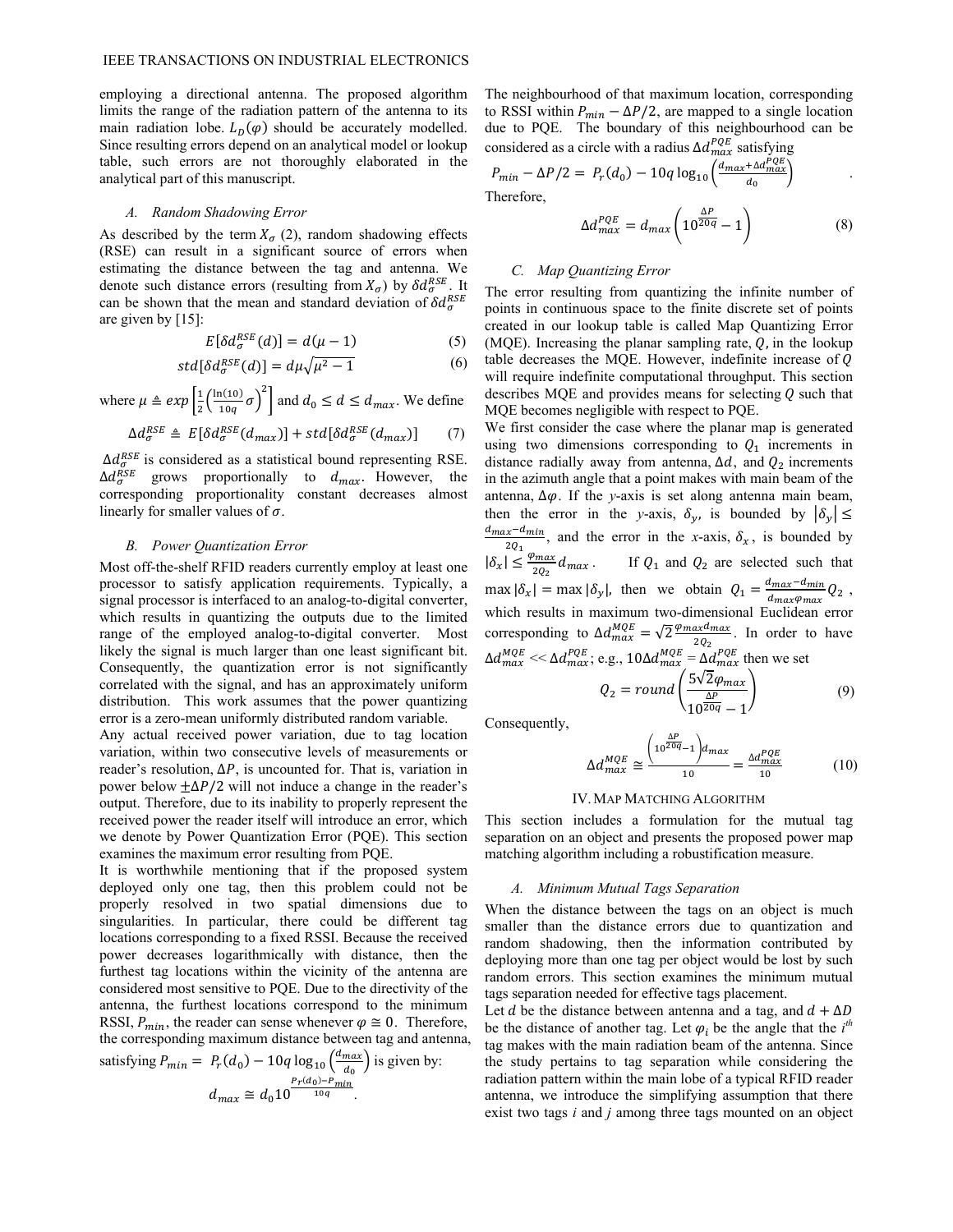such that  $L_D(\varphi_i) \cong L_D(\varphi_i) = L_D(\varphi)$ . Therefore, the RSS corresponding to the two tags are given by:

$$
P_r(d, \varphi) = P_r(d_0) - 10q \log_{10} \left(\frac{d}{d_0}\right) + L_D(\varphi) + X_{\sigma,n} + X_n^{PQE}
$$

$$
P_r(d + \Delta D, \varphi) = P_r(d_0) - 10q \log_{10} \left(\frac{d + \Delta D}{d_0}\right)
$$

$$
+ L_D(\varphi) + X_{\sigma,m} + X_m^{PQE}
$$

where  $X_{\sigma}$  and  $X^{PQE}$  are the random variables representing RSE and PQE, respectively. In order to be able to have enough separation between the two RSS levels, we need the following inequality to be satisfied most of the times:

$$
\Delta P_r \triangleq P_r(d, \varphi) - P_r(d + \Delta D, \varphi) > 0
$$
  

$$
\Delta P_r = 10 q \log_{10} \left( \frac{d + \Delta D}{d} \right) + X_{\sigma,n} + X_n^{PQE} - X_{\sigma,m} - X_m^{PQE}
$$

Therefore,

$$
\Delta D > d(\rho \gamma_n \gamma_m - 1)
$$
  
where  $\rho \triangleq 10^{\frac{X_{\sigma,n} - X_{\sigma,m}}{10q}}, \gamma_n \triangleq 10^{\frac{X_n^{PQE}}{10q}}, \gamma_m \triangleq 10^{\frac{-X_m^{PQE}}{10q}}$ , or  

$$
\rho = exp\left(\frac{\ln(10)}{10q} (X_{\sigma,n} - X_{\sigma,m})\right), \gamma_n = exp\left(\frac{\ln(10)}{10q} X_n^{PQE}\right)
$$

 $X_{\sigma,n}$  and  $X_{\sigma,m}$  are identically distributed, therefore,  $(X_{\sigma,n}$  –  $X_{\sigma,m}$ ) is a zero-mean Gaussian random variable with  $std(X_{\sigma,n} - X_{\sigma,m}) = \sqrt{2}\sigma$ . However, the terms  $(\rho, \gamma_n, \gamma_m)$  in the above inequality need further elaboration for establishing a lower bound for ΔD. Let  $\xi(d) \triangleq d(\rho \gamma_n \gamma_m - 1)$ . It is worth noting that  $X_n^{PQE}$  and  $X_m^{PQE}$  are due PQE corresponding to two different points in space, hence statistically independent. Furthermore,  $X_{\sigma}$  is due to RSE, which is independent of PQE. Therefore,  $\rho$ ,  $\gamma_n$ , and  $\gamma_m$  are independent random variables, and  $\gamma_n$  and  $\gamma_m$  are identically distributed. Thus,

$$
E(\xi(d)) = d(E(\rho)E^2(\gamma_n) - 1)
$$

 $std(\xi(d)) = d\sqrt{E(\rho^2)E^2(\gamma_n^2)} - E^2(\rho)E^4(\gamma_n)$ where, it can be shown that,

$$
E(\rho^j) = exp\left[\left(\frac{j\ln(10)}{10q}\right)^2 \sigma^2\right], j \in \{1, 2\}
$$
 (11)

$$
E(\gamma_n^j) = \frac{1}{\Delta P} \int_{-\frac{\Delta P}{2}}^{\frac{\Delta P}{2}} exp^j \left( \frac{\ln(10)}{10q} x \right) dx, j \in \{1, 2\} \tag{12}
$$

Consequently, for effective multiple-tag deployment on an object, the mutual tags separation,  $\overline{\Delta D}$ , within the object is recommended to be around  $(E(\xi(d)) + std(\xi(d)))|_{d=d_{max}}$ so that the probability of  $\Delta D < d(\rho \gamma_n \gamma_m - 1)$  becomes negligible for all  $d$ . That is,

$$
\overline{\Delta D} \cong d_{max} f(\sigma, q, \Delta P) \tag{13}
$$

where

$$
f(\sigma, q, \Delta P) =
$$
  
 
$$
E(\rho)E^{2}(\gamma_{n}) - 1 + \sqrt{E(\rho^{2})E^{2}(\gamma_{n}^{2}) - E^{2}(\rho)E^{4}(\gamma_{n})}
$$
  
 
$$
E(\rho^{j}) \text{ and } E(\gamma_{n}^{j}), j \in \{1, 2\} \text{ are obtained from (11) and (12).}
$$

In general, larger separation would provide more robust information and higher localization accuracy. However, the larger associated space required would render the application efficiency of the proposed system taking into consideration the limited range of the antenna coverage.

**Remark 1:** For  $0.1 \le \sigma \le 2$ ,  $2 \le q \le 4$ , and  $0 \le \Delta P \le 1$ , and approximation of the tag separation is given by,  $\overline{\Delta D} \cong$  $d_{max} \frac{3}{100}$  $\frac{3}{10q-5}\sigma$ . The latter indicates that  $\overline{\Delta D}$  is dominated by RSE and is proportional to  $\sigma$ . In what follows, we refer to the sampling rate of a reader to be the ability of a reader acquiring a number of RSS measurements per second. The effects of random shadowing on  $\overline{\Delta D}$  can be reduced when employing a moving average on the power meaurements provided that: a) several measures can be taken in a small time interval at the same position, and b)  $X_{\sigma}$ , representing RSE, is a zero-mean white Gaussian random variable in dB (with standard deviation  $\sigma$ ). The latter assumption comes with limitation since at arbitrary large sampling rates, the correlation between power samples may become significant, that is,  $X_{\sigma}$  may no longer be assumed white. In particular, the filtered measured power at time instant, *k*, is given by  $\bar{p}_k = \frac{1}{N} \sum_{k=N+1}^{N} p_i$  $k_{-N+1} p_i$ , where  $p_i$  is the measured power at instant  $i$ . It is assumed that within *N* samples, the tag is stationary. If we let  $\bar{X}_{\sigma}$  represent the random shadowing associated with  $\bar{p}_k$ , then it can be shown that  $\bar{X}_{\sigma}$  is also a zero-mean Gaussian random variable with standard deviation  $\sigma/\sqrt{N}$ . Thus, employing a reader with a sampling rate of  $10^{2n}$ Hz and a moving average with width = 1 sec, decreases the standard deviation of  $\bar{X}_{\sigma}$  by  $10^{n}$ , and consequently,  $\overline{\Delta D}$  decreases by *n* orders of magnitude. For example, using one-second moving average with sampling rate of 100Hz,  $\sigma = 1.2$ ,  $q = 4$  and  $d_{max} = 100$  m, then  $\overline{\Delta D} \cong 1$ m.

**Remark 2.** When modelling errors due to the angle-dependent loss,  $L_D(\varphi)$ , are significant, it can be shown that  $\Delta D = d(\rho \gamma_n \gamma_m \lambda_n \lambda_m - 1)$ 

where  $\lambda_n = [l_D(\varphi_n)]^{1/q}$  and  $L_D(\varphi) = 10\log_{10}(l_D(\varphi))$ . In addition, if  $\varphi$  is assumed to be uniformly distributed over  $\varphi_1 \le \varphi \le \varphi_2$ , then  $E[\lambda^j] = \frac{1}{\varphi_2 - \varphi_1} \int_{\varphi_1}^{\varphi_2} l_D(\varphi)^{j/q} d\varphi$ ,  $j \in \{1, 2\}$ . Since  $\rho$ ,  $\gamma_n$ , and  $\gamma_m$  can be assumed independent random variables, then the mean and standard deviation of  $\xi(d)$ become:  $\Gamma$ ( $\zeta$ ( $\zeta$ ) $\zeta$  )  $\zeta$  )  $\zeta$  = 1( $\zeta$ )  $\zeta$  = 1( $\zeta$ )  $\zeta$  = 17(1)

$$
E(\xi(d)) = d(E(\rho)E^{2}(\gamma_{n})E^{2}(\lambda_{n}) - 1)
$$
  
std(\xi(d)) =  $d\sqrt{E(\rho^{2})E^{2}(\gamma_{n}^{2})E^{2}(\lambda_{n}^{2}) - E^{2}(\rho)E^{4}(\gamma_{n})E^{4}(\lambda_{n})}$ 

# *B. Power Map Matching Algorithm*

Instead of matching the RSS individually, the RSS of the *M* tags installed on an object are simultaneously compared with pre-stored sets of *M* simulated power values. These modelled power values,  $p_{m,k}$  with  $1 \le m \le M$  and  $k = 1,2,...$ , satisfy the tag placement geometric constraint, where index  $k$  is the cell indicator in the lookup table. Each  $p_{1,k}$  is associated and indexed to a triplet  $(d_k, \varphi_k, \theta_k)$  as illustrated in Fig. 2. The object pose is described by  $(d_1, \varphi_1, \theta)$  where  $(d_1, \varphi_1)$  are the polar coordinates of Tag 1. If  $p_{i,k}$  turns out to be a valid match for a specific value of  $k$ , then the location of the object is determined by  $(d_k, \varphi_k)$  and its rotation by  $\theta_k$ .

Based on the specific tags identification numbers corresponding to each object, the relevant RSS are first grouped. The *M* RSS readings,  $\hat{p}_n$  with  $1 \le n \le M$ , are then sent to our match map locater. The match locator is a simple comparator. The power map matcher first identifies the best match and then check for its validity. The matching algorithm is based on the following measure:

$$
\mathcal{E}(k) \triangleq \sqrt{\sum_{j=1}^{M} (p_{j,k} - \hat{p}_j)^2}
$$
 (14)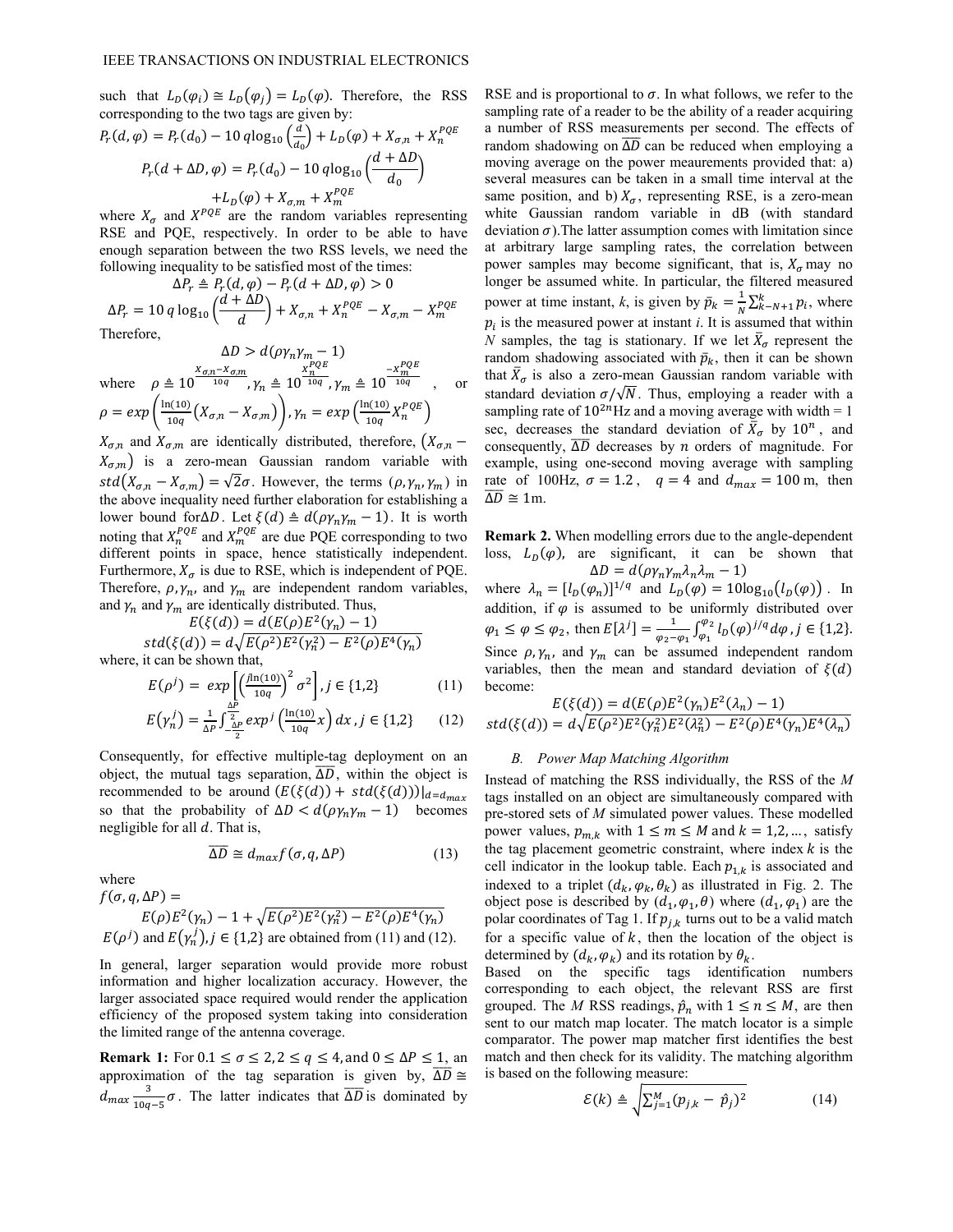The best match corresponds to the minimum value of  $\mathcal{E}(k)$ . Let  $\bar{\mathcal{E}} = \mathcal{E}(k = \kappa) = \min_k \mathcal{E}(k)$ . Next, the algorithm checks for the validity of the obtained match due to the effects of large random variability. In particular,

# If  $\bar{\mathcal{E}} > \mathcal{C}$ , match is considered invalid

If  $\bar{\mathcal{E}} \leq \mathcal{C}$ , match is considered valid

The choice of  $C$  can be relevant to the robustness of the algorithm. Basically for larger values of PQE, RSE and MQE, the value of  $C$  is made larger. Selection of  $C$  is subsequently elaborated. Let  $\hat{p}_n$  be the measured power for a specific location *n* and let  $p_m$  be the simulated power for a location *m* on the power map nearest to location  $n$ . Consequently,  $\hat{p}_n$  can be modelled as:

$$
\hat{p}_n = P_r(d_0) - 10 q \left(\frac{d_n}{d_0}\right) + L_D(\varphi_n) + X_{\sigma,n} + X_n^{PQE} \tag{15}
$$

where  $X_{\sigma,n}$  and  $X_n^{PQE}$  are the random variables representing RSE and PQE, respectively. On the other hand,

$$
p_m = P_r(d_0) - 10q \log_{10} \left(\frac{d_m}{d_0}\right) + L_D(\varphi_m)
$$

Since the *m* location on the map is nearest to location *n*, then the right hand term can be re-written as

$$
p_m = P_r(d_0) - 10q \log_{10} \left(\frac{d_n}{d_0}\right) + L_D(\varphi_n) + X_m^{MQE}
$$

where  $X_m^{MQE}$  is a random variable representing variation of power due to MQE. Therefore,

$$
p_m - \hat{p}_n = X_m^{MQE} - X_{\sigma,n} - X_n^{PQE} \tag{16}
$$

As described in Section III.B, the PQE is assumed to be a zero-mean uniformly distributed random variable. Therefore,  $X_n^{PQE}$ , representing power quantizing *errors*, is a zero-mean random variable uniformly distributed over  $\pm \Delta P/2$ . Since the map is sampled such that  $MQE \ll PQE$ , then  $MQE$  is neglected. Next we consider  $\mathcal{E}(k)$  given in (14). Based on Monte Carlo simulations, the mean and standard deviation of  $\mathcal{E}(k)$ , where a match is assumed, can be closely approximated as follows for  $3 \leq M \leq 10$ :

$$
E[\mathcal{E}(k)] \cong \sqrt{\mu_{\sigma,M}^2 + \mu_{PQE,M}^2} \tag{17}
$$

$$
std[\mathcal{E}(k)] \cong \sqrt{std_{\sigma}^2 + std_{PQE}^2}
$$
 (18)

where

 $std_{\sigma} \cong 0.68 \sigma$  $\mu_{\sigma,M} \cong \sigma(M+5)/5$  std<sub>o</sub>  $\mu_{POE,M} \cong \Delta P(0.06M + 0.3)$   $std_{POE} \cong 0.136\Delta P$ We choose  $C$  as follows:

$$
C = E[\mathcal{E}(k)] + std[\mathcal{E}(k)] \tag{19}
$$

**Remark 3:** It is worthwhile noting that the choice of  $C$  does not depend on the tag separation distance. For smaller values of  $C$ , robustness of the algorithm is improved but at the cost of a significant likelihood not to obtain a valid match at a specific sample. However, if at one sample a match turns out to be invalid for values of  $C$  as suggested in Equation (19), then more attempts are made for each item until a valid match is obtained.

**Remark 4:** Application can involve simultaneous localization of several objects. The processing involved in map matching can be demanding – an efficient technique to speed up the search process is desired. Instead of searching for a match

within the entire power map domain, we confine the search domain to a significantly smaller domain using a starting point and two constraints. The starting point is obtained by finding the very first valid match. Inserting the simulated power of Tag 1, which corresponds to the starting point, in Equation (4) provides a line constraining possible ranges,  $d$  in relation with associated angles,  $\varphi$ . This line defines the curvature of the domain, almost shaped as the antenna's radiation pattern. The "width" of the new search domain is obtained by using the

adopted match-validation constraint, 
$$
\sqrt{\sum_{j=1}^{M} (p_{j,k} - \hat{p}_j)^2} \leq C
$$
. This process is repeated for all increments of  $\theta$ .

#### V. NUMERICAL SIMULATION RESULTS

This section illustrates the performance of the proposed system due to RSE, PQE, path loss exponent, *n,* number of tags per object,  $M$ , and the spacing between tags,  $\overline{\Delta D}$ . MATLAB is employed for all numerical simulations.

#### *A. Example 1.*

This example illustrates the performance of various tag separations and the effect of deploying three and four tags per object. In order to illustrate the observation made in Remark 1, we also consider the effect of taking the RSS average of 100 measures over no RSS averaging (considering only one RSS sample) for each location, as suggested in Remark 1. PQE is not considered,  $L_D(\varphi) = 2 \times 10^{-3} \varphi^2$  [dB] ( $\varphi$  in degrees),  $q = 3$ , and  $\sigma = 1$ . Objects are spread uniformly within a planar domain bounded by 100  $\leq d \leq$  1000 cm and  $0 \leq \varphi \leq$ 70<sup>o</sup>. The space is sampled using  $Q = 100$  resulting in MQE bounded by  $\pm$  7.6 cm. Equation (13) suggests a tag separation of 120 cm. Fig. 3 shows the average of all localization absolute errors versus different tag separations ranging from 40 cm to 120 cm. Fig. 4 and Fig. 5 show the cumulative distributions of the absolute errors corresponding to position and orientation, respectively, for a tag separation of 80 cm.



Fig. 3. Mean absolute errors versus tag separation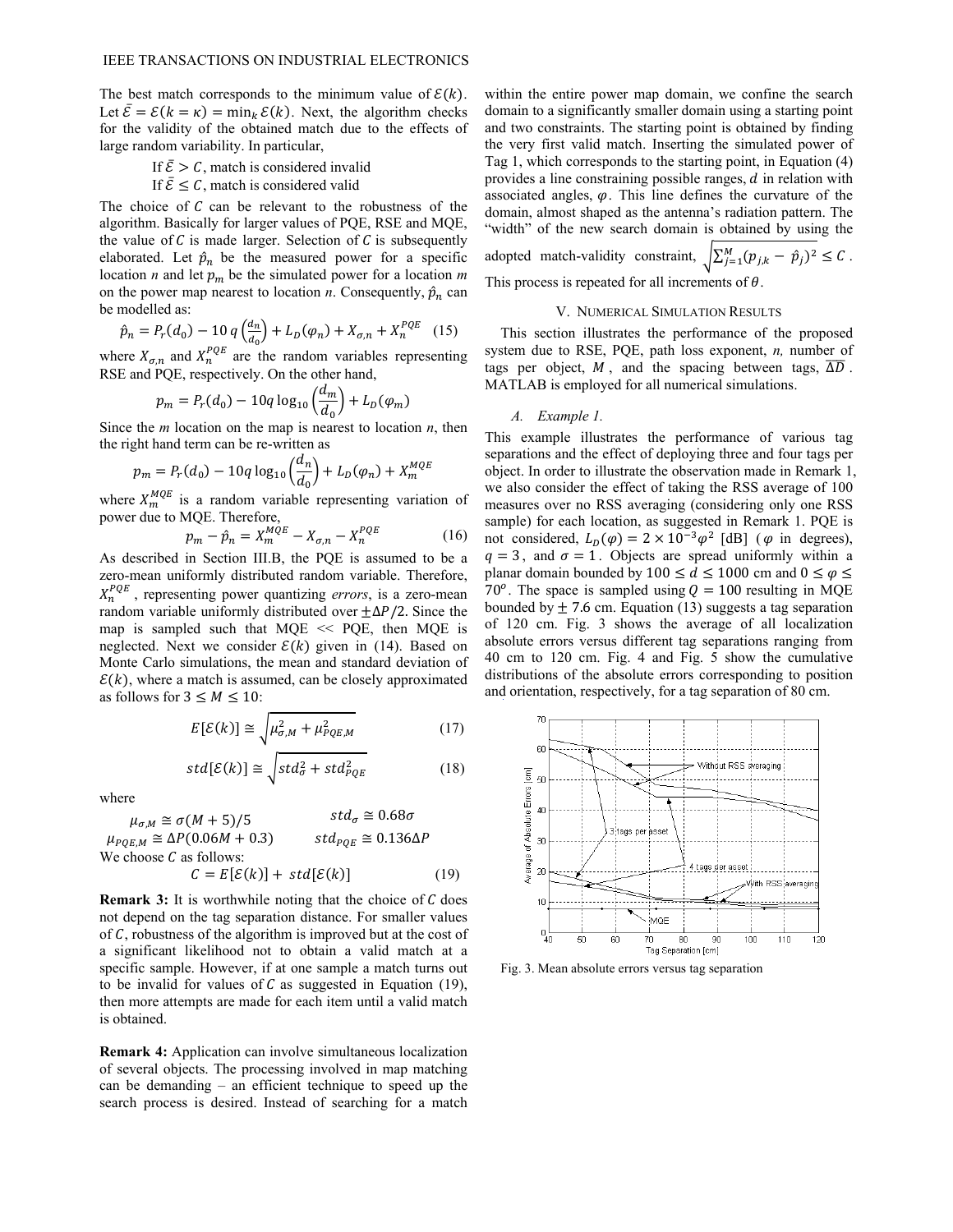

Fig. 4. Cumulative distribution of position errors for the case of three-tag deployment and with tag separation  $= 80$  cm



Fig. 5. Cumulative distribution of orientation errors for the case of three-tag deployment and with tag separation  $= 80$  cm

The following conclusions can be drawn from simulations:

- The improvement in using four-tag deployment over three tags per object is not that significant while taking into consideration that the area required for four-tag deployment may be twice as large.
- As expected, as the separation between tags increases, the error decreases.
- As shown in Figures 3-5, the position and orientation errors become significantly smaller when we average the RSS measurements. However, as indicated in Remark 1, averaging RSS measurements requires many samples at each position – a trade-off between precision and time spent to collect different samples. In addition, if the power sampling rate is increased, then the time spent to estimate a pose becomes smaller. However, arbitrary increasing the sampling rate would result in correlated power samples, which would eventually lead to saturated performance yielding a lower bound on these errors.
- Fig. 4 shows that 70% of the position errors are less than 80 cm (smaller than the size of the object) when no RSS averaging is employed, and 30% of the position errors are between 80 cm and 105 cm. In addition, 100% of the errors are smaller than 25 cm with RSS averaging.
- Fig. 5 shows that 70% of the orientation errors are less than 16 degrees when no RSS averaging is employed whereas 70% of the errors are smaller than 7 degrees when RSS averaging is employed.

It is worthwhile mentioning that, in order to include MQE, most of the exact locations of the objects do not perfectly match the locations associated with the map. Otherwise, the errors would become significantly smaller and in extreme cases where the tag separation is relatively large and  $\sigma$  is relatively small, then all errors become exactly zero.

#### *B. Example 2*

This example validates the analytical results provided in this manuscript. In particular, different values of  $\sigma$ ,  $q$ , and  $\Delta P$ are considered where the choice of *C*,  $Q$ , and  $\overline{\Delta D}$  are selected according to Equations (19), (9), and (13), respectively. The planar domain is similar to the one employed in Example 1. Since the effect of RSE is most significant, several values of  $\sigma$ are considered:  $\sigma \in \{0.1, 0.2, ..., 2\}$ . This study does not employ RSS averaging. The performance under consideration is first taking the average of absolute localization errors corresponding to each  $\sigma$ ,  $q$  and  $\Delta P$ ,  $\overline{E}_{\sigma}$ , and then take average and standard deviation of  $\bar{E}_{\sigma}$  among different values of  $\sigma$ . The performance is summarized and listed in Table 1 for two tagdeployment scenarios,  $M = 3$  and  $M = 4$ . Table 2 and Table 3, corresponding to position errors and orientation errors, respectively, list the values of  $\bar{E}_{\sigma}$  for  $M = 3$  for different values of  $\sigma$ . Based on the recommended values of  $C$ ,  $Q$ , and  $\overline{\Delta D}$ , one should expect compatible performance for different values of  $\sigma$ ,  $q$ , and  $\Delta P$ .

TABLE 1. PERFORMANCE CONSISTENCY

|         |                                       | $a = 2.5$        |          | $q = 3.5$        |          |  |
|---------|---------------------------------------|------------------|----------|------------------|----------|--|
|         |                                       | $\Delta P = 0.1$ | $AP = 1$ | $\Delta P = 0.1$ | $AP = 1$ |  |
| $M = 3$ | $Avg(E_{\sigma})^{\perp}$             | 7.4cm            | 11.8cm   | 11cm             | 10.2c    |  |
|         |                                       |                  |          |                  | m        |  |
|         | $\text{Std}(\overline{E}_{\sigma})^1$ | 1.3cm            | 0.6cm    | 1.2cm            | 0.9cm    |  |
| $M = 4$ | $Avg(\bar{E}_{\sigma})$               | 6.9cm            | 11cm     | 9.8cm            | 8.9cm    |  |
|         | $\text{Std}(\overline{E}_{\sigma})^1$ | 1 <sub>cm</sub>  | l cm     | 1.2cm            | 1.1cm    |  |

1. The values of Avg and Std represent the average and standard deviation for  $\sigma \in \{0.1, 0.2, ..., 2\}$  pertaining to  $\overline{E}_{\sigma}$ .

TABLE 2. PERFORMANCE CONSISTENCY: POSITION

|                    |                | WITH $M = 3$     |                |                  |          |  |  |
|--------------------|----------------|------------------|----------------|------------------|----------|--|--|
|                    |                | $a = 2.5$        |                | $a = 3.5$        |          |  |  |
|                    |                | $\Delta P = 0.1$ | $\Delta P = 1$ | $\Delta P = 0.1$ | $AP = 1$ |  |  |
|                    | $\sigma = 0.5$ | 9.5cm            | 13.4cm         | 8.6cm            | 9.0cm    |  |  |
|                    | $\sigma = 1.0$ | 7.1cm            | 10.7cm         | 10.6cm           | 9.6cm    |  |  |
| $\bar{E}_{\sigma}$ | $\sigma = 1.5$ | 6.5cm            | 11.8cm         | 11.8cm           | 11.2cm   |  |  |
|                    | $\sigma = 2.0$ | 6.0cm            | 12.0cm         | 11.7cm           | 10.9cm   |  |  |

TABLE 3. PERFORMANCE CONSISTENCY: ORIENTATION WITH  $M = 3$  AND  $\Delta P = 1$ 

|                    |                | $= 2.5$     | $q = 3.5$   |
|--------------------|----------------|-------------|-------------|
|                    | $\sigma = 0.5$ | 4.6 degrees | 3.6 degrees |
|                    | $\sigma = 1.0$ | 4.0 degrees | 3.7 degrees |
| $\bar{E}_{\sigma}$ | $\sigma = 1.5$ | 4.4 degrees | 4.4 degrees |
|                    | $\sigma = 2.0$ | 4.3 degrees | 3.8 degrees |

The values listed in Tables 1-3 show that the relatively small variations among all pose errors. The average of localization errors ranges from about 7 cm to 12 cm and standard deviations  $\approx$  1 cm with orientation errors  $\approx$  4 degrees corresponding to the different values of  $\sigma$ , q, and  $\Delta P$ . The consistency among numerical results illustrates the validity of the analytical results.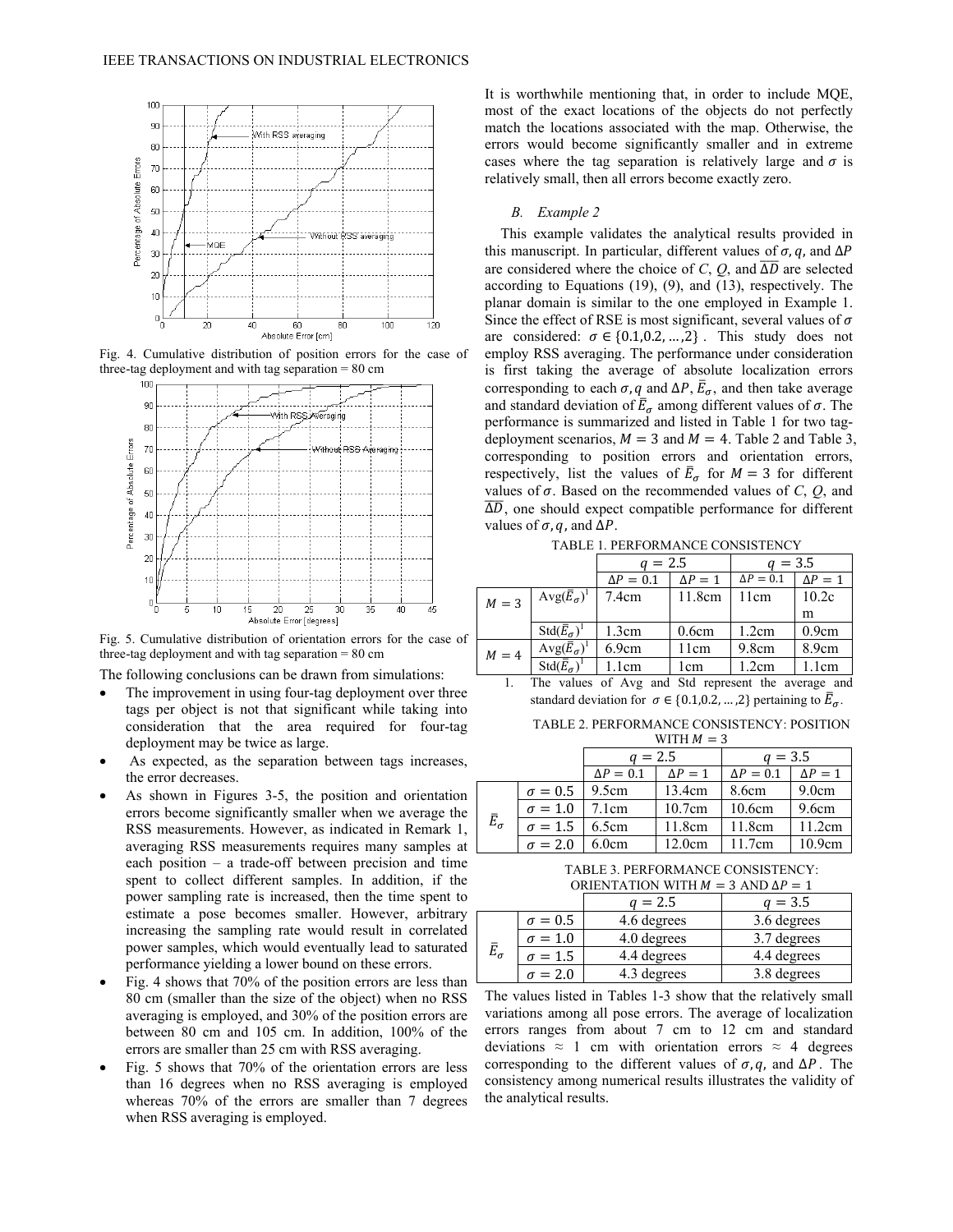**Remark 5:** All simulation results justify that the errors corresponding to object locations closer to antenna are smaller as reflected in (5), (6) and (8). Consequently, in applications where objects vary in dimension, then it becomes quite natural to place larger objects further from antenna in order to achieve more uniform localization accuracy. The latter assumes that larger objects inherit larger tag separation deployment.

#### VI.EXPERIMENTAL RESULTS

Our proposed approach has been implemented and tested using the equipment listed in Table 4. TA BLE 4. EQUIDMENT

| TABLE 4. EQUIPMENT UTILIZED |                              |                         |  |  |  |  |
|-----------------------------|------------------------------|-------------------------|--|--|--|--|
| Reader                      | <b>Operating Frequencies</b> | 865-956 MHz             |  |  |  |  |
| (by Impinj<br>Speedway)     | <b>RF</b> Power              | $+30$ dBm               |  |  |  |  |
|                             | <b>Operating Temperature</b> | $-20$ to $55^{\circ}$ C |  |  |  |  |
| Antenna                     | Gain                         | 12 dBi                  |  |  |  |  |
| (by Laird)                  | Polarization                 | <b>LHCP</b>             |  |  |  |  |
| Technologies)               | Set Output Power             | 30 dBm                  |  |  |  |  |
|                             | Set Frequency                | 867 MHz                 |  |  |  |  |
| Tag <sup>1</sup>            |                              | <b>RSI-611</b>          |  |  |  |  |

1. Allien Bat tags with size 8.5cm×3.5cm

Two classes of tag deployment are studied. In particular, for  $M = 3$ , the tags are installed at the vertices of a right isosceles triangle. Four different rotations of the triangular object are considered for each location: down, up, left and right. For  $M = 4$ , the tags are installed at the vertices of a square with area twice as large as of the triangle used for  $M = 3$ . The antenna and tags are placed at 1.8 m from the ground in an open space environment. The location of antenna and distribution of objects, for both scenarios  $M = 3$  and  $M = 4$ , are illustrated in Fig. 6. It is worthwhile noting that each position of the object is changed and then its pose is estimated.

The main lobe of the employed antenna is about  $\pm 50^\circ$ . The employed model for the angle-dependent path loss is given by:

$$
L_D(\varphi) = \begin{cases} 0, & |\varphi| \le 30^o \\ 2.2 \times 10^{-3} \varphi^2 & |\varphi| > 30^o \end{cases}
$$

The reader's resolution  $\Delta P = 1$  dB, and the path loss exponent  $q \approx 2$  with associated  $\sigma \lesssim 1$ . The range of the antenna  $d_{max} \approx 3.5$  m. According to Equations (9), (13), and (19), the number of quantizing levels  $Q \approx 105$ , the matchvalidity threshold  $C = 2.33$  for  $M = 3$  and  $C = 2.57$  for  $M = 4$ , and mutual tag separation on an object should be  $\overline{\Delta D} \gtrsim 70$  cm. However, we choose  $Q = 100$  and two different tag separations of 40 cm and 80 cm.

Table 5 lists the localization and orientation absolute errors, whereas Fig. 7 and Fig. 8 show the cumulative distribution (CD) of errors. It can be concluded that:

- For  $M = 3$  and tag spacing of 40cm, 90% of the absolute errors are less than  $100 \text{cm}$  (distance) and  $25^\circ$  (rotation), and for tag spacing of 80cm, 90% of the absolute errors are less than 50cm (distance) and 14<sup>°</sup> (rotation).
- The performance improvement when using  $M = 4$  over  $M = 3$  is more significant at the smaller tag spacing.
- The localization and orientation errors are smaller when tags are closer to the antenna.



Fig. 6. Location of antenna and distribution of objects with tag separation  $= 40$  cm



Fig. 7. CD of *position* errors for the case of three- and four-tag deployment with tag separation equal to 40 cm and 80 cm



Fig. 8. CD of *orientation* errors for the case of three- and four-tag deployment with tag separation equal to 40 cm and 80 cm

| TABLE 5. STATISTICAL VALUES OF ABSOLUTE |
|-----------------------------------------|
| <b>ERRORS</b>                           |

|            | LIMMUND           |               |                   |               |  |  |  |
|------------|-------------------|---------------|-------------------|---------------|--|--|--|
|            | Tag Sep. $=$ 40cm |               | Tag Sep. $= 80cm$ |               |  |  |  |
|            | $M = 3$           | $M = 4$       | $M = 3$           | $M = 4$       |  |  |  |
| Avg. dist. | 50.14cm           | 40.91cm       | 29.34cm           | 28.1cm        |  |  |  |
| Std. dist. | 47.6cm            | 41.9cm        | 17.3cm            | 15.1cm        |  |  |  |
| Max. dist. | 250.7cm           | 188.9cm       | 79.6cm            | 55.9cm        |  |  |  |
| Avg. Ang   | $11.7^{\circ}$    | $9.6^{\circ}$ | $8.5^\circ$       | $8^{\circ}$   |  |  |  |
| Std. Ang.  | $9.3^{\circ}$     | 17.7          | $5^{\circ}$       | $4.3^{\circ}$ |  |  |  |
| Max. Ang   | $57^\circ$        | $34^\circ$    | $21^\circ$        | $16^{\circ}$  |  |  |  |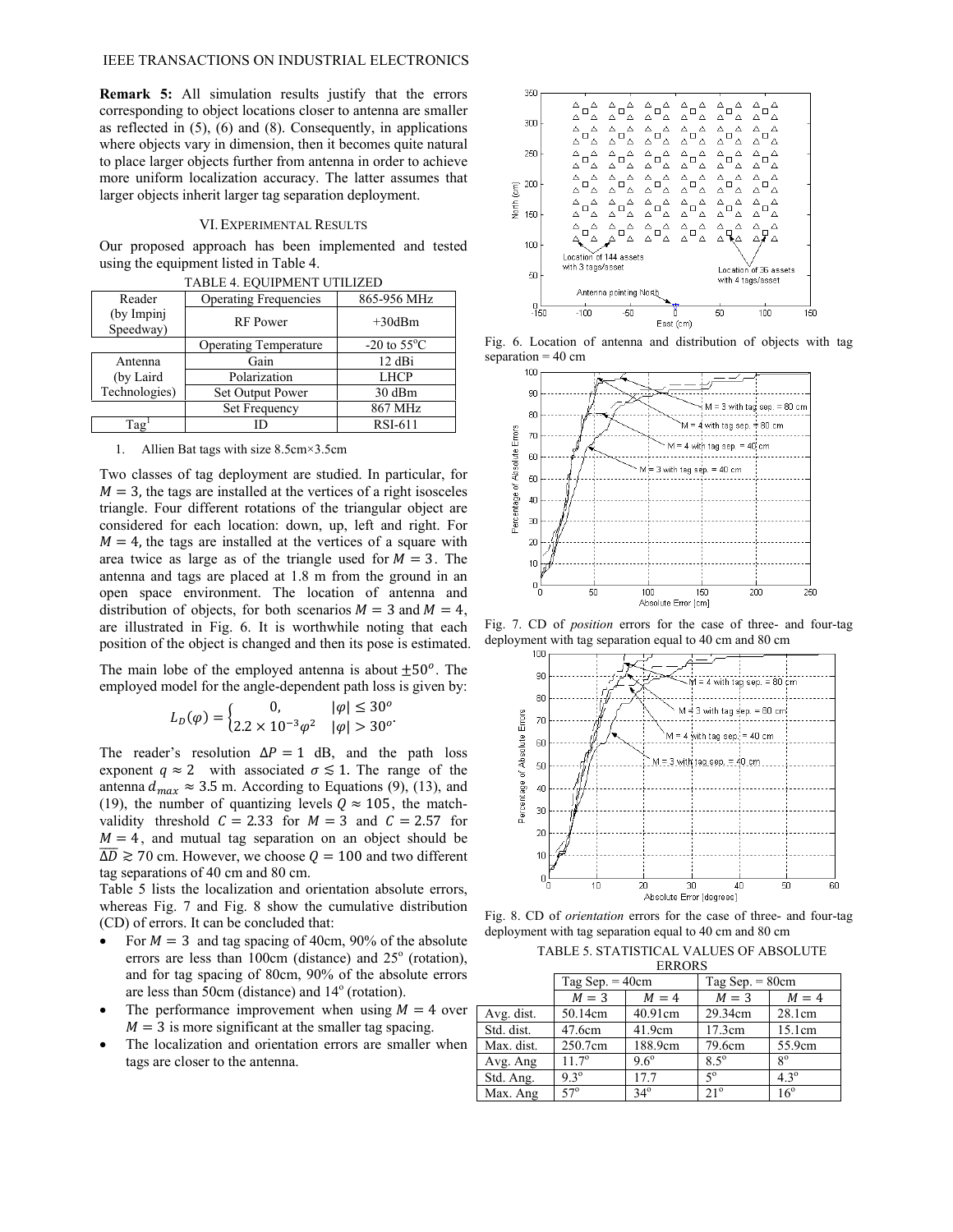| Method | a)                                                                     | b) | $\mathbf{c}$ | d) | e) | $\lceil$     | g)                                      |
|--------|------------------------------------------------------------------------|----|--------------|----|----|--------------|-----------------------------------------|
| $[25]$ | Several ultrasonic Txs attached to the ceiling. On board: 3 ultrasonic | 2D | N            | N  | Y  | L            | Pos. < 0.88m                            |
|        | Rxs and odometers                                                      |    |              |    |    |              | Orient. $\leq 52^{\circ}$               |
| $[26]$ | On board: 6DOF Inertial Meas. Unit with magnetometers and position     | 3D | N            | Y  | Y  | H            | Pos. $\leq 0.5$ mm                      |
|        | sensor                                                                 |    |              |    |    |              | Orien. $\leq 1.3^{\circ}$               |
| $[27]$ | On board: 3 laser sensors, goinometers, IR camera, and harmonic geared | 3D |              | Y  | N  | H            | Pos. $\leq$ 1mm                         |
|        | motors                                                                 |    |              |    |    |              | Orien. $\leq 1^{\circ}$                 |
| $[28]$ | On board: Anisotropic magnetoresistive sensors, and sonar sensors      | 2D | N            | N  | N  | $\approx L$  | Pos. $\approx$ 5cm Orient. $\approx$    |
|        |                                                                        |    |              |    |    |              | $10^{\circ}$                            |
| $[29]$ | On board: A sensor-based servoing range senor (Kinect)                 | 3D |              | Y  | Y  | H            | Pos. $\approx$ 3mm Orient. $\approx$    |
|        |                                                                        |    |              |    |    |              | $0.4^{\circ}$                           |
| $[30]$ | Surveillance camera and an off-board thermal camera                    | 2D | N            | Y  | Y  | H            | Pos. $\approx 0.75$ m Orient. $\approx$ |
|        |                                                                        |    |              |    |    |              | $6.7^{\circ}$                           |
| Our    | One RFID reader and 3 passive tags/object                              | 2D | N            | N  | N  | $\mathbf{L}$ | Pos. $\leq 0.5m$                        |
| method |                                                                        |    |              |    |    |              | Orien. $\leq 12^{\circ}$                |

TABLE 6. CHARACTERISTICS OF POSE ESTIMATION METHODS

# *Comparative Discussion on Pose Estimation*

This section compares selected recent findings [25]-[30] on pose estimation with our proposed approach. The comparison is based on the following criteria:

- a) Required sensors
- b) Spatial dimensions: (2D or 3D)
- c) Luminance constraint: Yes or No (Y/N)
- d) Calibration requirement: Yes or No (Y/N)
- e) Initialization requirement: Yes or No (Y/N)
- f) Update rates: L (if less than 1ms) or H (of more than 1 s)
- g) Accuracy: Mean of position and orientation errors (based on experimental results and specific application)

The results are summarized in Table 6. All proposed methods in [25]-[30] come with a number of unique features and constraints. Although the precision of our proposed method can be considered inferior to most, it comes with several significant advantages. In particular, it provides a cheap and novel solution with relatively fast update rates, and it does not require luminance, calibration, or initialization.

**Remark 6**: Based on the experimental results, the errors can be decreased to:

- $\bullet$  0.41m and 9.6° when 4 tags are deployed instead of 3 with 0.4m tag separation (Table 5).
- $\bullet$  0.29m and 8.5° when the tag separation is 0.8m with 3 tags are deployed (Table 5).

The employed reader by Imping is not designed for localization/pose application (e.g., PQE is 1 dB). Consequently, an adequate reader should result in smaller errors. In addition, the accuracy depends on the type of application under consideration. For example, consider an application of a heavy (e.g., 20 tons) autonomous forklift truck where an adequate reader and omnidirectional antenna are installed on the truck. Such application comes with the following two key advantages:

- 1. The deployment of several tags can be spread along the object to be lifted with maximum tag separation of few meters. Consequently, the errors can be made significantly smaller. The latter is analysed in Section IV-A and illustrated in Fig. 3.
- 2. As the truck approaches the object the errors become smaller; e.g., see  $(5)$  and  $(6)$ .

# VII. CONCLUSION AND FUTURE WORK

This paper presented a novel, cheap and simple approach for pose estimation using RFID technology. The proposed system employed only one non-steered beam stationary antenna with multiple tags installed on an object. The power map was developed using a model for RSS signals. Three passive tags were shown to be sufficient for localization. Analytical study supported by experimental and numerical simulations showed the feasibility of the proposed system in estimating the pose of an object. Numerical and experimental results showed that the localization and orientation errors can be made smaller by increasing the tag separation and/or to a lesser extent, deploying of four tags per object. Experimental results showed that the average of absolute errors  $\approx$  29 cm (distance) and  $8.5^\circ$  (rotation) and  $90\%$  of the absolute errors are less than 50 cm (distance) and  $14^{\circ}$  (rotation) for a tag separation of 80 cm only by deploying three tags per object and without using averaging of RSS measurements.

Two relevant issues that are worthwhile investigating that were not addressed in this manuscript: a) performance analysis of different objects with different materials and environments along with the effects of neighboring radiators; and b) application of the proposed approach to a three-dimensional localization setup. More work can be done to improve the performance of the proposed methodology: a) employment of a reader with significantly smaller power quantizing errors; and b) employment of an antenna with circular radiation pattern. In attempt to reduce the "minimum" needed tag separation, phase readings, possibly integrated with RSSI measurements, are worthwhile examining. In addition, experimental work can involve a study of pose estimation performance versus power sampling frequency while considering RSS averaging.

#### ACKNOWLEDGMENT

The authors would like to thank all eleven anonymous reviewers for their constructive suggestions in improving this work, and especial appreciation goes to Reviewer 4 for providing us with thorough comments and helpful suggestions. Special thanks go to Mr. Joe Khalife who helped us in conducting the experiments and simulations.

#### REFERENCES

- [1] R. C. Watson, Jr.; Radar origins worldwide: History of its evolution in 13 nations through World War II, Trafford Publishing, 2009.
- [2] S. Lahiri, *RFID Sourcebook*: IBM Press, 2005.
- [3] R. Das, P. Harrop, "RFID Forecasts, Players and Opportunities 2014- 2024," London, 2013.
- [4] H. Lee, D. W. Engels, R. Elmasri, J. S. Choi, "Passive UHF RFID